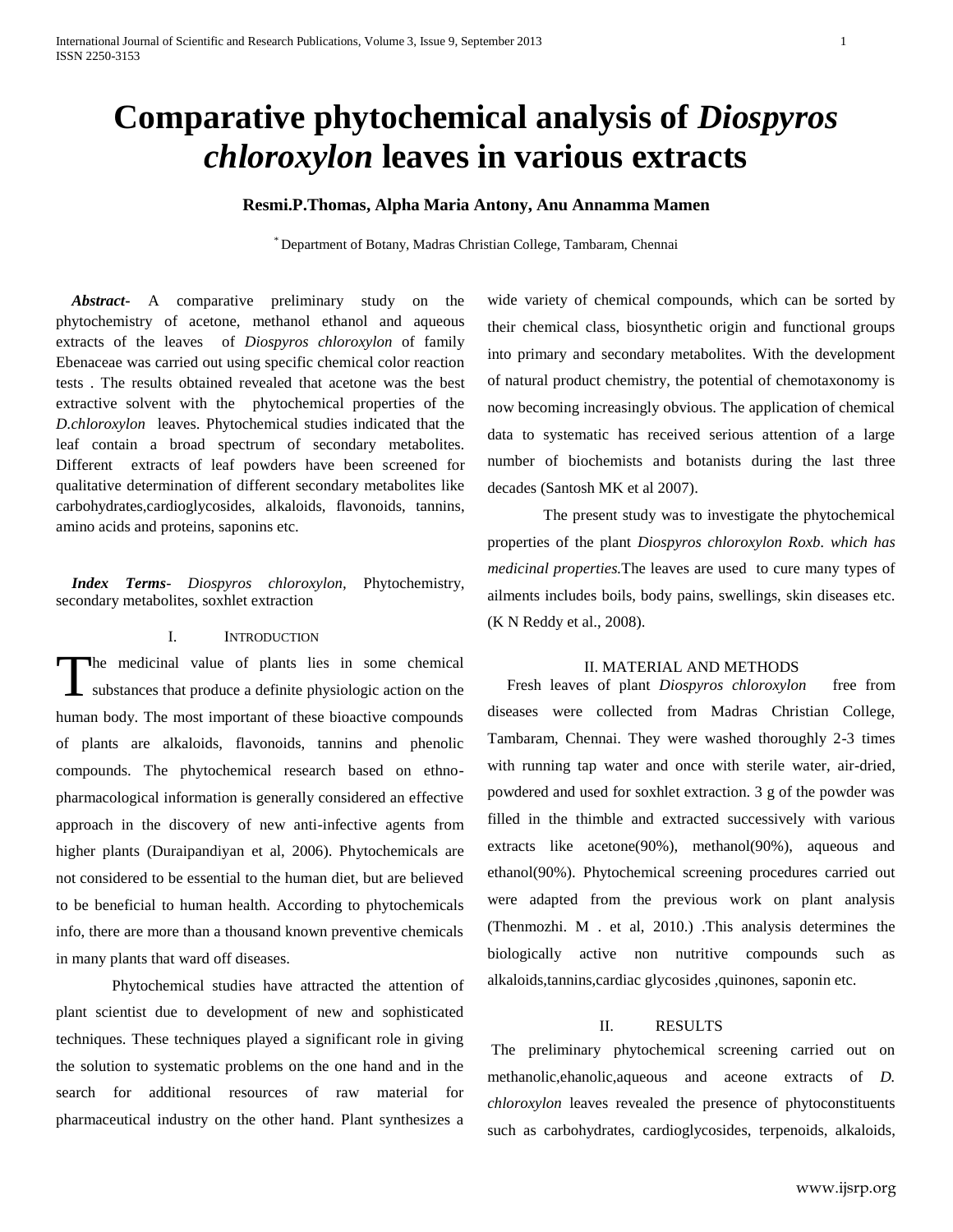flavonoids, phenols, tannins, amino acids and proteins, quinones and saponins. (Table-1). The results obtained revealed that acetone was the best extractive solvent .The acetone extracts of the leaf of have shown positive results for carbohydrates, cardioglycosides, terpenoids, alkaloids,phenols, tannins, and saponins. But flavonoids,quinones and fixed oils and fats are absent in *all the four extracts*. Carbohydrates ,tannins, saponins and cardioglycosides are present in all the four extracts.

#### IV. DISCUSSION AND CONCLUSION

Successful prediction of botanical compounds from plant material is largely dependent on the type of solvent used in the extraction procedure. The traditional healers or practitioners make use of water primarily as a solvent, but our studies showed that ethanol, methanol extracts of these plants were certainly much better than water. This may be due to the better solubility of the active components in organic solvent (Boer *et al.,* 2005). Thus results obtained in the present study suggest that the alcohol extracts of the leaves revealed a significant scope to develop a novel broad spectrum of antimicrobial drug formulation (Cragg, and Newman, 2001).

The observed activity may be due to the presence of some metabolites like alkaloid, saponins, and terpenes which have been implicated in various biological activities. The present study carried carried out in leaves of *D. chloroxylon* have showed that the plant is rich in carbohydrates and cardioglysides. Acetone extract showed the presence of terpenoids, alkaloids,tannins,phenols and saponins. Both aqueous and ethanol extract showed the presence of quinines, aminoacids and proteins and fixed oils and fats are completely absent in all the extracts. Methanol and acetone extract showed the presence of phenols.

Similar studies by previous workers showed the presence of steroids and anthocyanin in the seeds of *Boerrhhavea orellana*  and alkaloids and steroids in *Cardiospermum officinalis* (Adeniyi et al,2005); Terpenoids, tannins and guaabins from *Psidium guajava* and polygalactorunases in *Mangifera indica* (Akinpelu et al,2006); alkaloids, tannins, steroids, flovonoids from the

ethanolic and aqueous extracts of stem and bark of *Picralima nitida* (Nkere et al,2005); lenolinic acid in *Ocimum sanctum*  (Singh,S et al,2005); phenolic compounds, flavonoids, cyclobutane in *Combretum alpopunctatum* (Kavitha et al,2004); diterpenes, flavonoids, andrographolates and polyphenols from *Andrographis paniculata* (Dua et al,2006; Rao et al,2004 )and the presence of tannins, alkaloids, phenols and saponins in twelve Indian medicinal plants (Vimal Kumar et al,2009 ).

The presence of these metabolites suggests great potential for the plant as a source of useful phytomedicines (Kunle *et al.,*  2003).For instance, the presence of tannins could also shows that it is an astringent, help in wound healing and anti-parasitic. Tannins bind to proline rich proteins and interfere with the protein synthesis (Shimada T,2006).

It may be concluded that the awareness of local community should be enhanced by incorporating the traditional knowledge with scientific findings. The results of the present study support the folkloric usage of the studied plant,D.chloroxylon as a medicine.Hence It is necessary to explore the maximum potential of the plant in medicinal field and pharmaceutical sciences for further application. And also further studies are required about the appropriate characterisation of the compounds present in the plant.

#### ACKNOWLEDGMENT

I must take this opportunity to express my extreme gratefulness to Dr.Mrs. Priya Bengale Ingare and other members, Sachika institute, Chennai, for their help and constant encouragement during this work.

#### **REFERENCES**

- [1] Adeniyi, B.A., Ajayi, O., Koing, W.A.. Essential oil composition of *Piper guineensa* and its antimicrobial activity. Another Chemotype from Nigeria. *Phytother Res*. 2005, 19: 362-364.
- [2] Akinpelu, D.A., Onakoya, T.M., Antimicrobial activities of medicinal plants used in folklore remedies in south-western Africa. *African journal of Biotechnology*, 2006,5: 1078-1081.
- [3] Cragg, G.M., Newman, D.J.,Medicinals for the millennia. *Ann.NY Acad Sci.* 2001, 953:3-25.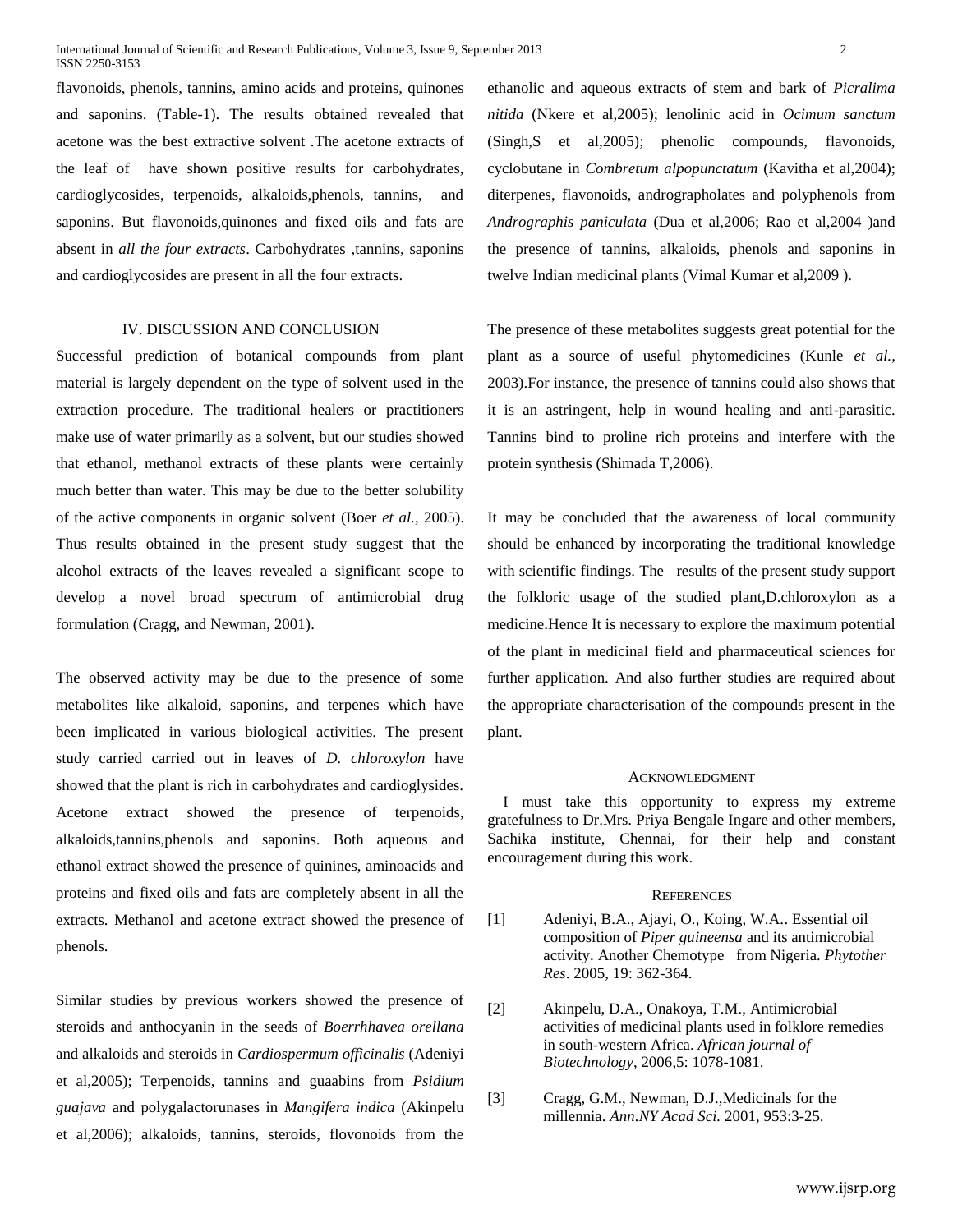- [4] De Boer, H.J., Kool, A., Broberg, A., Mziray, W.R., Hedberg, I. And Levenfors, J.J., Antifungal and antibacterial activity of some herbal remedies from Tanzania. *J. Ethnopharmacol*. 2005, 96: 461-469.
- [5] Dua, V.K., Ojha, V.P, Joshi, B.C., Roy, R., Valechac, N., Devi, C.U., Bhatnagar, M.C., Sharma, V.P., Subbaroa, S.K.. Antimalarial activity of some xanthones isolated from the roots of *Andrographis paniculata*. *Journal of Ethanopharmocology*. 2004, 95: 247-251.
- [6] Duraipandiyan, V., Ayyanar, M., and Ignacimuthu, S. Antimicrobial activity of some ethnomedicinal plants used by Paliyar tribe from TamilNadu, India. BMC Comp Alter Med., 2006, pp. 635-41
- [7] Kavitha, D., Shilpa, P.N., Devaraj, S.N. ,Antibacterial and antidiarrhoeal effect of alkaloids of *Holarrhene antidysenterica* wall. *J.Exp- Biol.*, 2004, 42(6): 589-94.
- [8] Kunle, O., Okogun, J., Egamana, E., Emojevwe, E., Shok ,M, Antimicrobial activity of various extracts and carvacrol from Lippia multiflora leaf extract. *Journal of Phytomedicine*. 2003, 10: 59 – 61.
- [9] Nkere, C.K. and Iroeghbu, C.U.,.Antibacterial screening of the root, seed and stem bark extracts of *Picralima nitida*. *African Journal of Biotechnology*. 2005, 4(6):522-526.
- [10] Rao, Y.K., Vimalamma, G., Rao, C.V., Yew-Min Tzeng, Flavanoids and andrographolides from *Andrographis paniculata. Phytochemistry*. 2004, 65: 2317-2321.
- [11] Reddy, K.N., Trimurthulu, G. and Sudhakar Reddy, C. Medicinal plants used by ethnic people of Medak district, Andhra Pradesh. *Indian journal of Traditional knowledge* , 2008, 9 (1): 184-190.
- [12] Santosh ,M.K., Shaila,D., Sharanabasappa,G.K., SeetharamY.N, and Sanjeevarao,I., Phytochemical Studies on *Bauhinia racemosa* Lam.,*Bauhinia purpurea .*Linn. and *Hardwickia binata* Roxb.E-Journal of Chemistry,2007,4(1): 21-31.
- [13] Singh, S., Malhotra, M., Majumdar, D.K.., Antibacterial activity of *Ocimum sanctum* L. fixed oil*. Indian Journal of Experimental Biology*. 2005, 43:835-837.
- [14] Shimada, T., Salivary proteins as a defense against dietary tannins*. J. Chem. Ecol,* 2006,32 (6): 1149-1163.
- [15] Thenmozhi, M., Rajeshwari Sivaraj, Hiranmai Yadav, R. A comparative phytochemical analysis of *Alstonia scholaris, Lawsonia inermis, Ervatamia divaricata* and *Asparagus racemosus.*IJPRD,2010, 2(9).
- [16] Vimal Kumar, Gogoi, B.J., Meghvansi, M.K., Lokendra Singh, Srivastava, R.B., Deka, D.C., Determining the antioxidant activity of certain medicinal plants of Sonitpur, (Assam), India using DPPH assay. *Journal of Phytology*. 2009, 1(1):49–56.

#### Authors

**First Author** – Resmi.P.Thomas, MSc. in Botany, Department of Botany, Madras Christian College, Chennai email address: [mailatresmi@gmail.com.](mailto:mailatresmi@gmail.com)

**Second Author** – Alpha Maria Antony, MSc. in Botany, Department of Botany, Madras Christian College, Chennai .email address:[alpha.maria@ymail.com](mailto:alpha.maria@ymail.com)

**Third Author** – Anu AnnammaMammen, MSc ,M.Phil, asst. Professor ,Madras Christian College,Chennai. email address: anuamammen@gmail.com

**Correspondence Author** – – Resmi.P.Thomas, email address: [mailatresmi@gmail.com.](mailto:mailatresmi@gmail.com) contact number:+91-9400479146